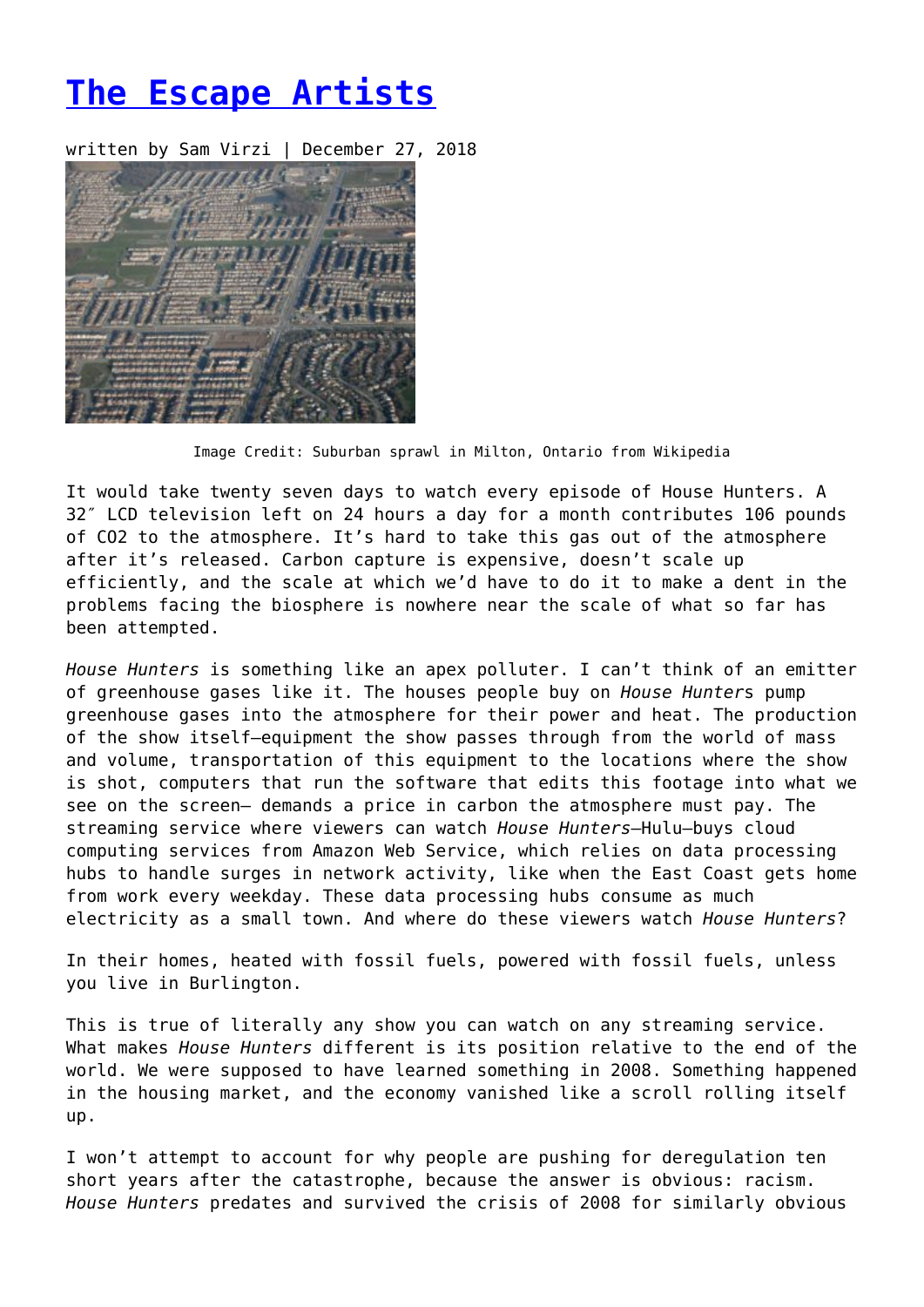reasons: its fantasy is conservative. It would be unbelievably dull to watch people do nothing else but decide which house to buy. That's possibly the least interesting thing you could watch on television, other than another person watching *House Hunters*.

Orders of magnitude more interesting is the interpersonal: watching a couple negotiate scarcity. She wants a bay window, he wants a finished basement, they have a budget. To be entertained by a show that introduces a realtor as the solution to the problems of such people, you have to have given up on a few important things, and committed to not examining these things for the 22 minutes *House Hunters* is on.

I'm not saying that's stupid or doesn't make sense. I don't even think it's an irrational desire to watch *House Hunters* in a country where enough vacant housing exists to put a roof over the head of every homeless person. Hell, I did it. I watched. I have seen. I'm least of all interested in saying the obvious. If you want an essay about how House Hunters is counterrevolutionary, I'm sorry to disappoint you but I'm sure there's a show you'd rather stream anyways.

If Americans were as outraged as they pretended to be when Fanny May and Freddie Mac got \$187 billion in bailouts, I don't understand how this show was ever possible. Because I don't want to believe the worst about us, but the fact remains: in 1772 episodes of *House Hunters*, three houses are shown and one is bought.

Enough people want to see that that advertisers will still pay rent to HGTV, Hulu or wherever the audience goes to superimpose its fantasy of a happy inner life onto the greige.

But with houses, it's supposed to be different. People live in them. Some of those people must remember when the American housing market destroyed capitalism. We who survived were supposed to have learned. What people are going to find out too late is what happened instead.

\*

Watch for the blue check mark and watch out for each other, Jonathan Silver Scott advises his Facebook followers. Somebody pretending to be him tried to get Lisa Hartman to send them money as an advance for an appearance on *Property Brothers*, a real estate reality television show Scott co-hosts with his identical twin brother Drew.

Scott's Facebook post is dated November 20th. Hartman's story was reported on December 11th. Scott doesn't cite a specific victim in his post. The image accompanying the text is of a phony letter with the word 'SCAM' in loud red caps superimposed over the addressee's name. Hartman could have been one of these addressees. She may not have been, but she was a fan of Scott's show, devoted enough to feel disappointed and betrayed when she figured out she was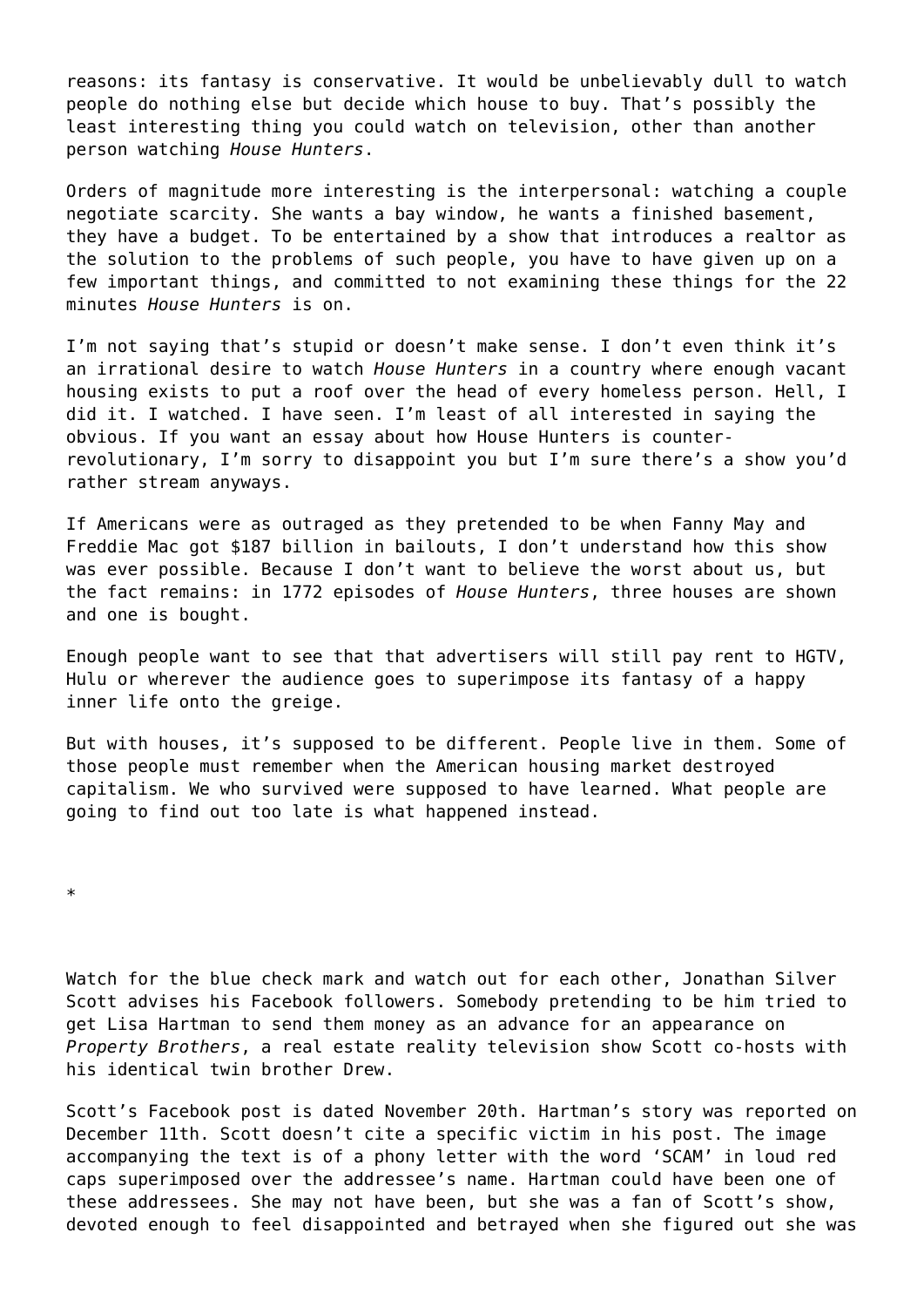talking to a scammer.

Disappointment, you know, it makes sense in this context. Any other show like that, it would make sense to feel let down when the prospect of appearing within its fourth wall goes away. Betrayal is what I want to examine here.

What betrayed Lisa Hartman? Why did it betray her?

\*

*House Hunters* sustains its audience's interest by giving just enough human drama for the realtor to resolve with the sale of a house. The realtor provides for their necessities, tranquilizes their anxieties and amuses their boredom. The formula is as reliable as a Latin mass or a rerun of Network.

*Property Brothers* adapts this formula in such a way that the idea of consuming all the episodes of a reality TV show enacting it becomes possible. Whereas Jesus Christ couldn't survive a 27 day onslaught of *House Hunters, Property Brothers*' 136 episodes clock in at a relatively meek four days of continuous viewing to complete a binge. The scale of real estate reality TV show shrinks down to understandable, human dimensions when it's the same realtor talking to different clients. *Property Brothers*' major innovation was to make this realtor, Drew Scott, a chromosomally exact twin of the contractor, Jonathan Silver Scott, whose job it is to more closely provide, tranquilize and amuse what the realty and realtor cannot—for a bargain.

With every episode, we see the same process repeated: the brothers meet a couple; we, the audience, meet them, too; we see the couple negotiate scarcity; we see their house chosen, built or rebuilt, and in the end we see them happy and housed as the camera pulls away. Over the course of four days of watching, the difference between *Property Brothers*' treatment of the *House Hunters* fantasy becomes very clear. You would not want to watch the Scott brothers do the same thing 136 times if you weren't interested in their relationship with each other most of all.

What I'd like to know at the beginning of a binge of the complete *Property Brothers* are questions I'm sure the Scotts couldn't answer: Is communion possible? Is camaraderie or solidarity possible? Is it possible to be a person?

I'll be honest, here. I am not the ocean for HGTV's polluted stream. I'm not going to try what I've entertained the thought of actually doing—bingeing either show—but if somebody out there wants to, let this warning in this essay speak to them. We must put away childish things. If you've seen the Scott brothers give an unsuspecting couple a tour of a house that costs more than what they could or would buy, and and then see this same set of identical twins try to win back their clients' trust by remodeling a lessexpensive house, and keep watching this show, what information are you waiting for?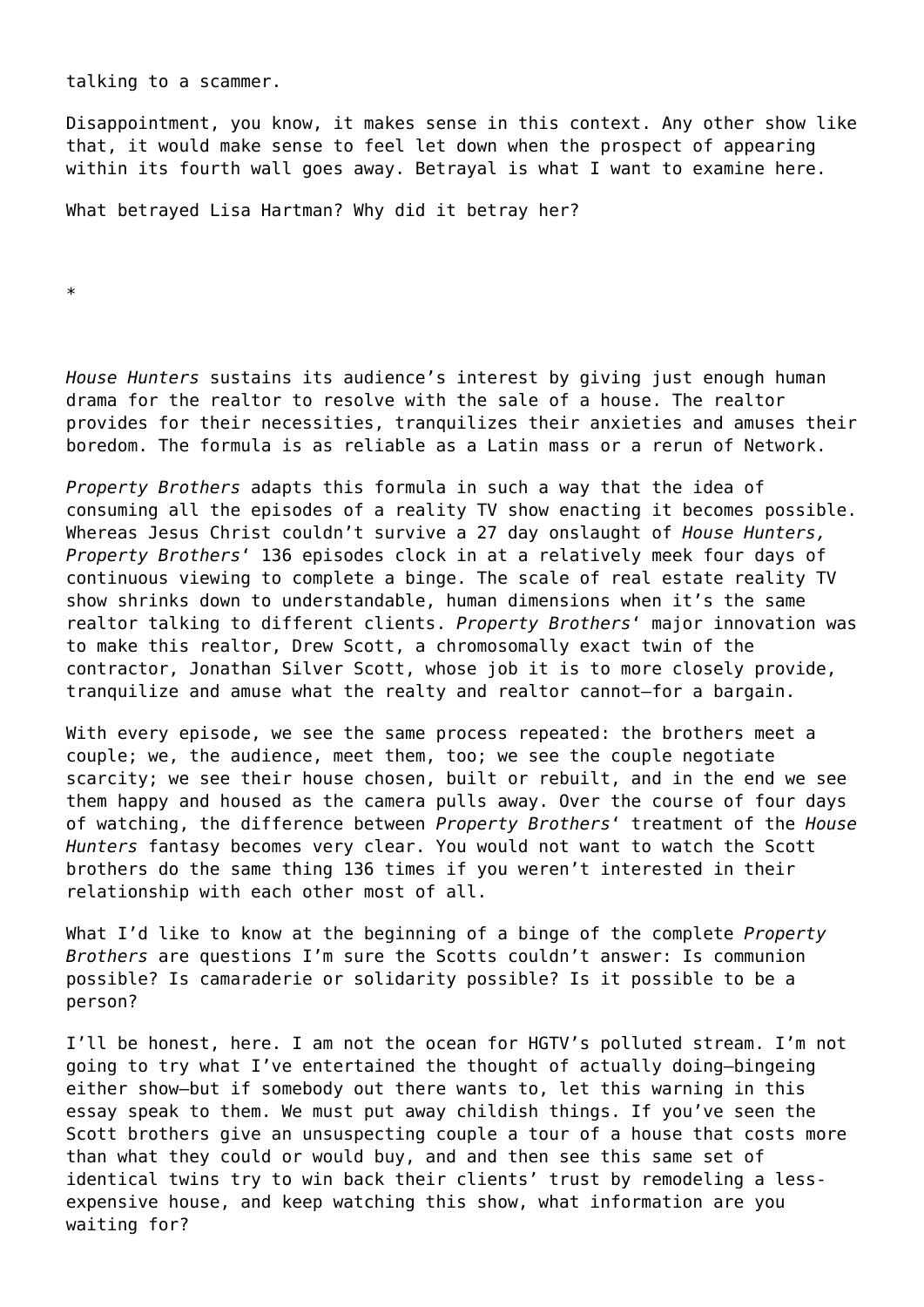To be fair, the Scott brothers have backed off the bait and switch tactics of earlier seasons. Now they'll tell their clients when they're looking at a house above budget. Still, if the Scotts would do such things to clients in the past, and for so many episodes, it is irresistible to think they could do something like that to each other.

This is the cannibalistic logic of the streaming service, the real estate agency, the cloud computing provider, the television network, the natural order of things today. It is what motivates the tabloids to write stories about any possible rift between the Scott brothers, be it divorce or bankruptcy, and it is what motivates the people who buy ads in these tabloids, and what motivates the people sitting on the boards of the companies that get huge tax breaks to film these shows in the places worst hit by the recession.

There are 136 houses and 136 mortgages in America, and 136 episodes of *Property Brothers* which tell more than their story. How much more, I have no idea, and I wish I saw proof somebody is cataloging this vast and immane, interlocking, intewoven contemporary violation of ourselves. I see none. I have none. 136 mortgage payments are due next month, and there are still 8 episodes left this season.

\*

Jonathan and Drew Scott are the stars of the HGTV real estate reality TV show called *Property Brothers*. They are the *Property Brothers*, and they are rich.

*E! News* estimates their net worth to between \$5 and \$10 million, or somewhere between 100 and 200 teacher salaries. Look a little closer at the numbers parading across the screen on any given episode of their show and the picture of their net worth greys out and gets quite grim.

Say a couple comes to them with a budget of \$1 million. Drew shows them a house that's worth \$1.5 million. When the couple balks, the brothers promise to give them everything they see that they like for a bargain.

Drew finds houses under, at and above budget, and the couple settles on the middle option at \$750,000. They buy.

Say Drew's commission on selling this house to this couple is the industry standard 6%. He will make \$45,000, approximately one first-year teacher's salary, on commission for selling this house.

Now the couple didn't get everything they wanted from the more expensive house in the one they bought, and with the quarter million dollars left in their second mortgage, loan, home equity or estate, they want Jonathan to make their open floor plan dreams come true. And Jonathan and his people can do all this and more for \$150,000, which, using the industry standard rule of 1.5, means the renovation will cost his clients \$225,000, which is far enough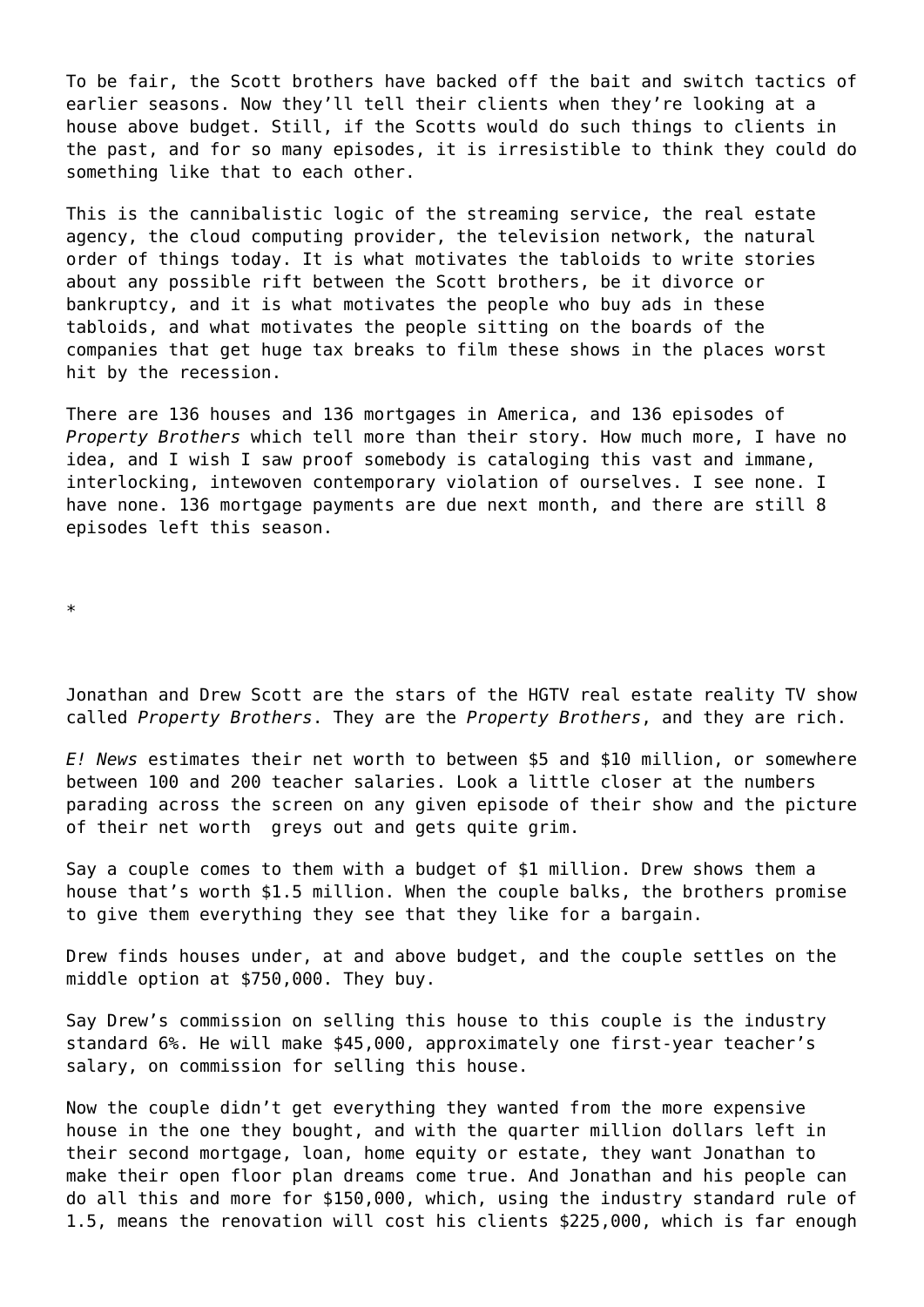below this imaginary couple's million dollar budget to elicit maybe an uncomfortable group hug before the four of them part ways after 43 minutes.

Now, the \$75,000 difference between the cost of renovation and the cost to the Scotts' clients isn't all profit. Flipping houses is expensive. It's not just parts and labor that costs money. You have to pay insurance, accounting, legal fees, licensing, taxes, you have to pay your utilities, you have to pay for advertising and marketing and so on. Let's say the cost of doing business eats up \$30,000.

That leaves Drew and Jonathan Scott \$45,000 of profit from the real estate and \$45,000 from the contracting.

Not all episodes feature a couple parting ways with a million dollars in capital, but it's fair to say that for every million dollars of real estate the *Property Brothers* transmute into fantasy, two teachers could teach for a year off the profits alone.

They make HGTV enough money from advertising and syndication for the network to pay them between \$75,000 and \$100,000 per episode.

It's more than just Jonathan and Drew who get paid. The location director, producers, sound technicians, editors, and CGI contractors all get paid, as well as as many as seven different construction companies the brothers hire to do the work of fixing up each house.

The Scotts make enough money doing this that they can invest their own resources in franchising out their name and formula to seven different shows on HGTV. They are rich.

It's not possible for me to watch the numbers and commas and dollar signs pass over the face of the screen as I watch any real estate reality TV show without wanting to know where all this money comes from, where it's going and how it will get there. Maybe you're like me. Maybe not. If you're reading this in this of all fucking decades, the twenty teens, then you remember what it was like to watch capitalism fail and the state bear the cost.

The state is made of the people. Some of these people are realtors. Why you would ever become a realtor is something I probably won't ever understand. Why the Property Brothers became realtors is a straightforward question with a straightforward answer. Within the fourth wall of their show, the reality of real estate and the reality of reality TV are made one and indistinguishable.

\*

Jonathan Scott didn't want to be a realtor at first. His dream was to be a magician.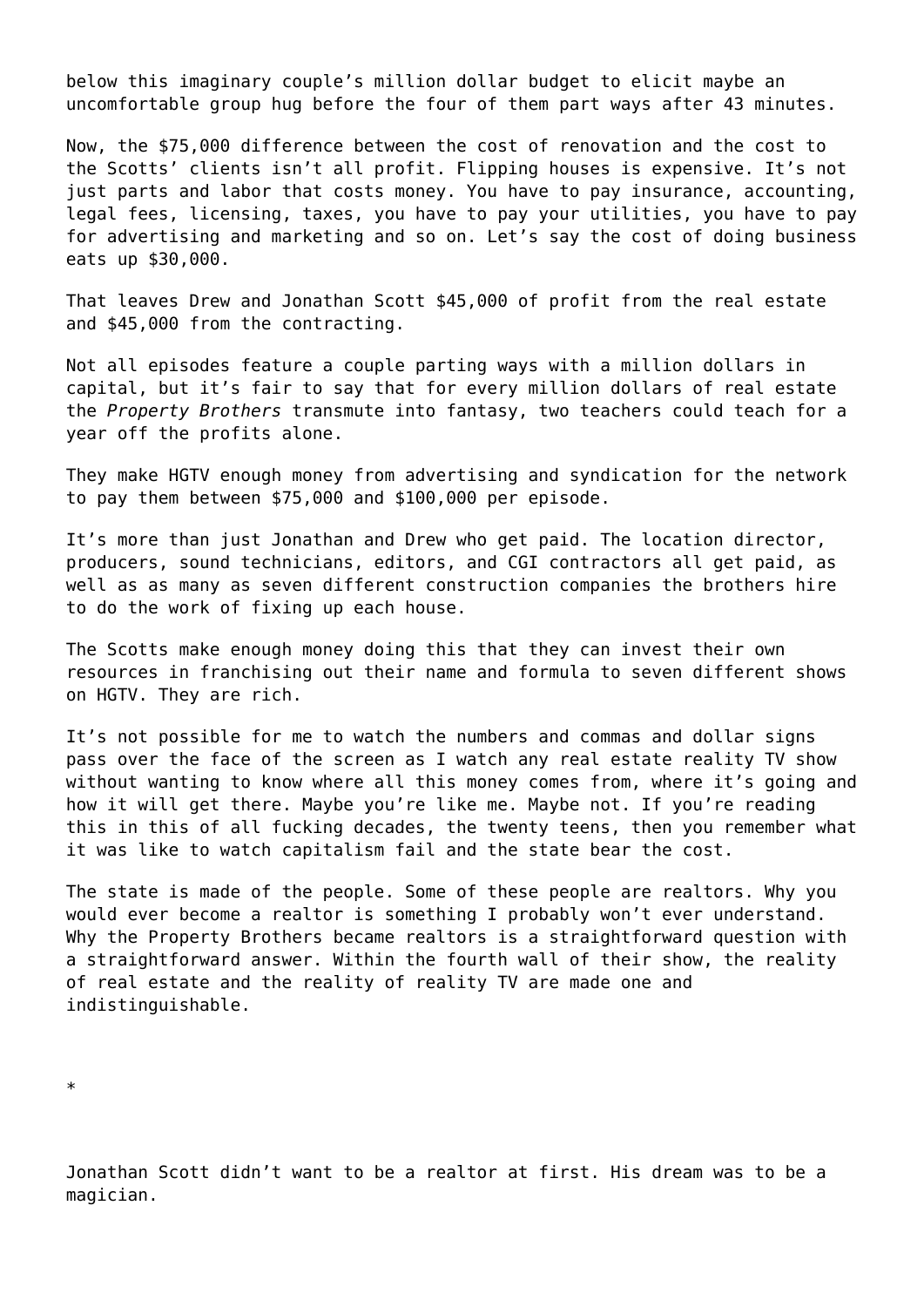Before the *People Magazine* covers, the syndication, the franchising, before the bankruptcy, before even the flipping, Jonathan Scott was a boy in a crowd in front of David Copperfield, sitting right in front of where a fan had risen up from the audience, somebody who'd just come to watch but now was part of the trick, part of the show, part of the magic.

"I'm a magician too!" Jonathan yelled. "I want to do what you do!"

According to Scott's memoir, Copperfield replied, "It takes a lot of work."

And it did, and it wasn't enough. The Pacific Coast Association of Magicians awarded Jonathan third place when he competed for Best Stage Performer at the age of 16. Scott took this to be a sign from the magician's Mount Olympus. He made business cards. He legally changed his middle name from Ian to Silver, because "nobody was using Silver" and "holy smokes, it sound[ed] amazing."

He got offered a part subbing in his hands for a lead actors' during a cutaway shot of a quarter rolling up and down his knuckles. Jonathan accepted without knowing how to do this, spent thirty hours practicing, perfected the sleight of hand and never got a call back about the part. The job just vanished.

But Jonathan knew how to roll quarters up and down his knuckles, and new something about showbusiness he hadn't when David Copperfield told him how much work it'd take. He knew he didn't want to do somebody else's magic tricks. He wanted to do his own.

This meant he had to make everything himself. He had to design every illusion and build every set. He had to make the plans himself the same as he'd perform the tricks himself. It was a fantasy of self-reliance dressed up in bomber jackets and tight black pants, and it was doomed.

Toward the end of his teens, Jonathan got a call from a friend of a friend, an escape artist who was also chasing dreams and performing magic tricks. The escape artist asked Jonathan for props and sets he wasn't using, said he needed them for a big show, and promised a cut of the profits once it all went off the way it was bound to. They agreed on a payment plan for the props. Jonathan, ever the perfectionist, flew with his sets and props to make the exchange in person, and the escape artist met him at the airport with his wife and children.

Jonathan went back to his barn. Time passed. The escape artist missed his first payment, then the next one, and the next one. Jonathan eventually wised up and lawyered up. By then his sets were gone and with them went the money the escape artist had made in their sale. The escape artist didn't have any property the courts could put a lien on. Everything he had was in his children's names.

Chasing his dreams and trying to look out for another person cost Jonathan \$80,000. All of this, in the context of his memoir, is supposed to account for why he declared bankruptcy in 1998 at the age of twenty. It's understandable why he would want to explain in cathartic detail something